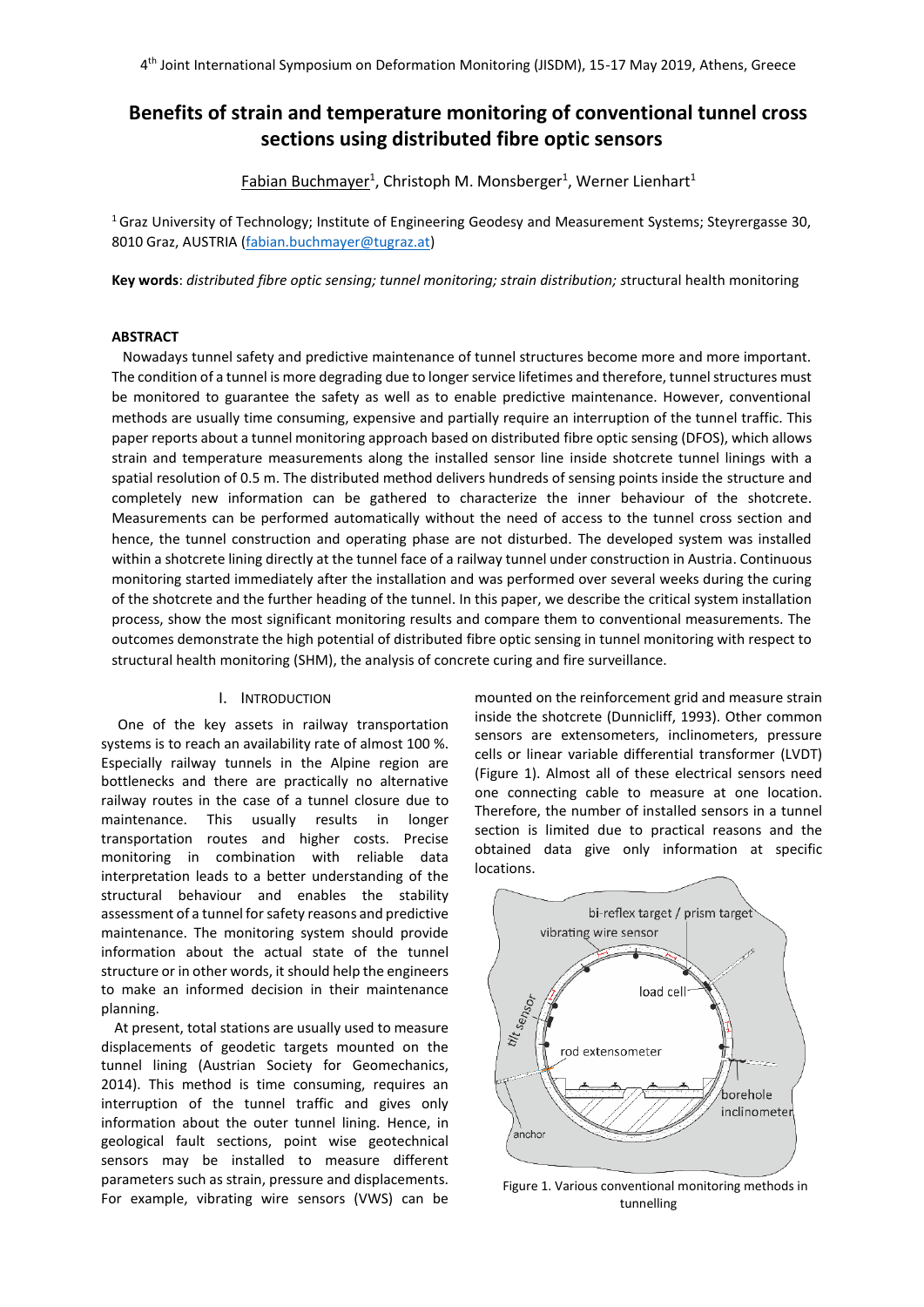Distributed fibre optic sensing enables continuous strain and temperature measurements along an optical fibre, which can be directly embedded into the structure, e.g. a shotcrete tunnel lining. In comparison to electrical sensors, only one connection cable is necessary to measure hundreds of points inside one tunnel cross section.

This paper proposes the utilized distributed fibre optic measurement system (Sec. [II\)](#page-1-0) and gives information about the field installation (Sec. [III\)](#page-2-0) of this monitoring system in one of Austria's longest tunnels. After the installation, the system was autonomously collecting monitoring data of the tunnel cross section for several weeks. The most significant strain and temperature results of the continuous monitoring campaign are presented (Sec. [IV\)](#page-4-0) and an outlook on future research is given (Sec. [V\)](#page-6-0).

#### II. FIBRE OPTIC MEASUREMENT SYSTEM

<span id="page-1-0"></span>One of the major advantages of DFOS systems is the fact that the optical fibre itself acts as the sensitive element. Therefore, the installation time to realize a distributed sensing network inside structures can be significantly reduced compared to the installation of several common electrical sensors. In addition, a high precision of about  $1 \mu m/m$  ( $\mu \varepsilon$ ) for short range applications up to 70 m (see e.g. Luna Innovations Inc., 2019) or respectively 2 to 10  $\mu$ m/m for ranges up to several tens of kilometres (see e.g. fibrisTerre Systems GmbH, 2018) can be achieved for strain measurements. Fibre optic sensors have no electrical or mechanical components at the measurement location, which can increase the survival rate in long-term monitoring installations.

In general, the principle of a DFOS system bases on natural scattering of light along the optical fibre. Some small parts of the scattered light are backscattered to the interrogation unit and can be analysed to obtain physical parameters like strain and/or temperature. Depending on the measurement principle, either the intensity (Rayleigh, Raman) or frequency (Brillouin) of the backscattered signal is analysed (Measures, 2001). In case of strain or temperature changes, these raw values alter and thus, in-situ strain and temperature variations of a tunnel lining can be derived. With the advantage to measure inside the shotcrete, it is also possible to monitor the invert and bench section. This is difficult or even impossible with geodetic methods since the bench is usually filled up again with earth material immediately after the excavation to provide a flat surface for construction traffic.

#### A. *Sensing principle*

In the DFOS application presented in this paper, a measurement unit based on Brillouin optical frequency domain analysis (BOFDA) from fibrisTerre (Germany) is used for sensing. This unit enables measurements up to 25 kilometres, whereby the measurement time is

around several minutes (see fibrisTerre Systems GmbH, 2018). Our experiences show that the accessible precision in the field is usually in the range of 10 to  $20 \mu m/m$ . The used spatial resolution in the presented application is 0.5 m.

Since the intensity of the backscattered light is low, BOFDA instruments inject a pump signal on one side and a probe wave on the other side of a sensing cable (fibrisTerre Systems GmbH, 2018). Hence, this measurement technique always needs a loop configuration to capture the distribution of the Brillouin frequency along the fibre.

[Figure 2](#page-1-1) shows the Brillouin spectrum of a 15 m fibre section of a 60 m long cable. The fundamentalbackscattering frequency is about 10.4 GHz. At a position of about 47 m a frequency change arises, which is a result of a change in temperature or strain.



Figure 2. Brillouin Frequency Shift vs. position

<span id="page-1-1"></span>To derive strain and temperature changes, it is necessary to convert the raw measurement readings (Brillouin frequency shifts) with appropriate conversion functions. Manufacturers of fibre optic sensing cables often do not provide own calibration functions and refer to literature values, which can result in errors in the range of some percent, see e.g. Moser et al., 2016. For that reason, we have developed our own calibration facility at the IGMS (Institute of Engineering Geodesy and Measurement Systems) measurement lab within the last years to reliably determine own calibration parameters for fibre optic sensing systems. For detailed information about the facility, reference is given to Woschitz et al., 2015.

#### B. *Fibre Optic Sensing Cables*

Since the installation is inside the tunnel in a rough environment, robust sensing cables with many different layers are needed to protect the glass fibre during the installation process and the monitoring. To differ between temperature and strain effects, usually two sensing cables are installed next to each other. One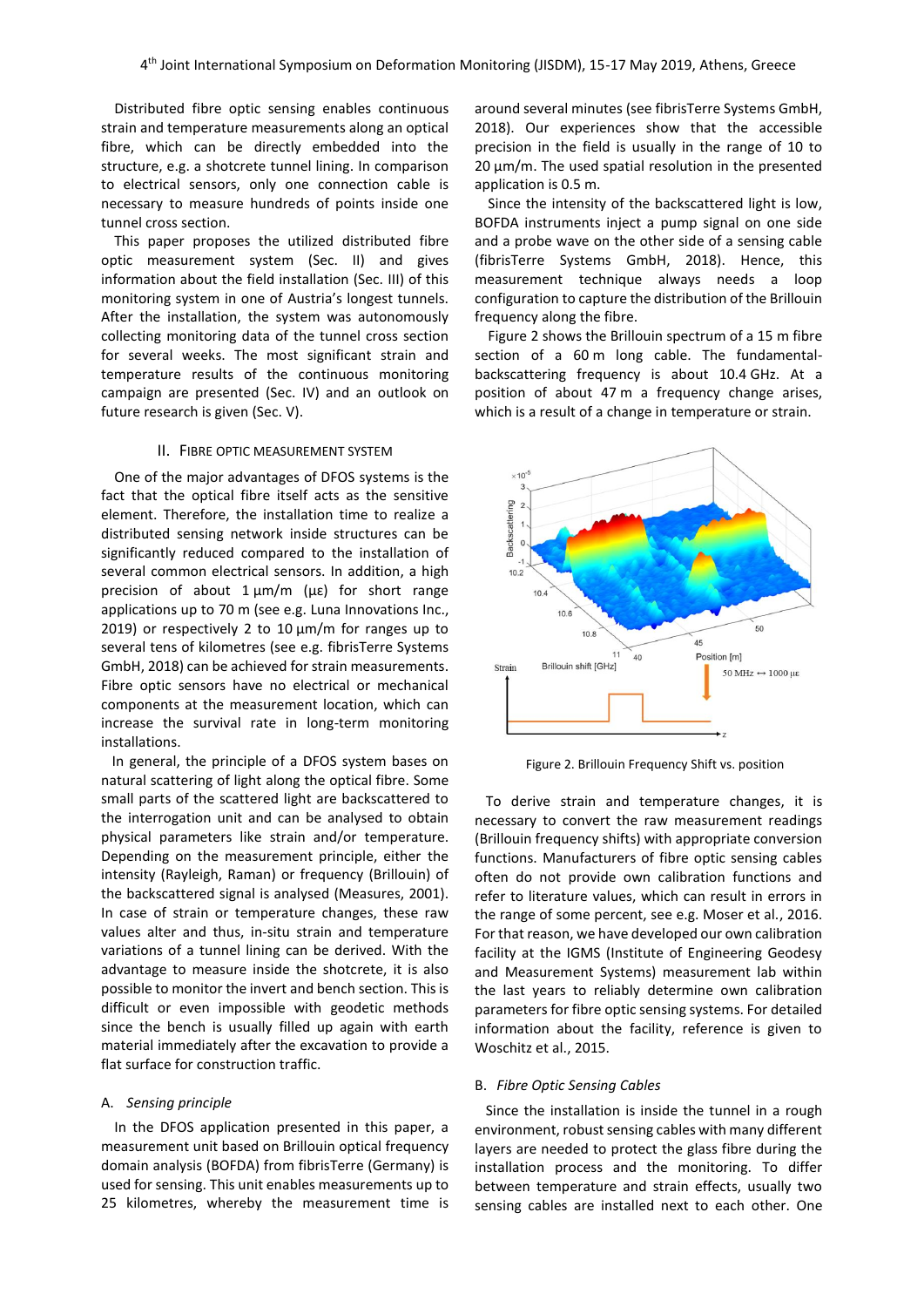cable is tightly coupled to the structure and therefore sensitive to strain and temperature whereas the other cable is loosely installed and thus only sensitive to temperature.

The used strain sensing cable [\(Figure 3](#page-2-1) left side) is about 7.2 mm thick and has five different layers that protect the optical sensing fibre (I) (Datasheet see Solifos AG, 2019a). A special metal tube (III) and an interlocking multi-layer (II) guarantee the strain transfer. The outer protection consists of an inner polyamide layer (IV) and a special steel armouring (V) which is winded around the cable. The last layer (VI) is a polyamide coating and has a structured surface, which enables a solid connection with the surrounding shotcrete. All these layers have to be connected with each other to enable a reliable strain transfer from the outside to the sensitive glass fibre core.

The temperature cable which was used is about 3.8 mm thick (Datasheet see Solifos AG, 2019b) and the fibre (I) is surrounded by a special metal tube (II). Between the fibre and the metal tube, a gel is used to guarantee that no strain is transferred to the glass fibre. The outer protection is made of a special steel armouring (III) and a polyimide sheath (IV).



<span id="page-2-1"></span>Figure 3. Strain sensing cable (Typ #01, V3; left) and temperature sensing cable (Typ #02, Temp; right)

## III. FIELD APPLICATION

<span id="page-2-0"></span>The field installation of the described monitoring system took place at the Semmering Base Tunnel (SbT). The SbT is one of the main elements of the European TEN-T Network Corridor, which connects the Baltic and the Adriatic Sea [\(Figure 4\)](#page-2-2). In 2026, after 14 years construction time, the 27 km tunnel will be one of the longest train tunnels in Europe. It will represent a highspeed rail connection as part of the Southern Line and together with the Koralm tunnel (about 33 km) reduce the travelling time from Vienna to Klagenfurt to 2 hours 40 minutes (today 4 hours). Since the SbT railway track passes challenging geological conditions, novel monitoring approaches like DFOS systems can contribute to a better understanding of the rock behaviour during the construction and possibly give new insights after the completion of the construction.

IGMS already uses DFOS systems in the SbT project for monitoring of different structures like reinforced earth structures (Moser et al., 2016), pipelines (Klais et al., 2017) and tunnel linings (Monsberger et al., 2018).



<span id="page-2-2"></span>Figure 4. European TEN-T Network Corridor (Source: INEA)

# A. *Installation of the DFOS system*

Based on the NATM (New Austrian Tunnelling Method) the tunnel construction is usually divided in several steps, which gives the rock the possibility to stabilize by itself. The outbreak of the tunnel cross section, where the DFOS system was installed, can be divided into two parts. First, the upper part of the tunnel, the top heading, is excavated. A few days later the lower parts, the bench and the invert are removed. Directly after the outbreak of the top heading one strain/temperature sensing cable (Typ #01) and one cable only sensitive to temperature (Typ #02) were installed directly in the cross section at the tunnel face. The suitability of the cables for the applications were proven by a load test at Graz University of Technology before the installation (Henzinger et al., 2018). The cables were mounted along the reinforcement grid using cable ties to guarantee their position during the application of the shotcrete, which was applied afterwards. During the curing of the shotcrete, the strain sensing cable forms a rigid connection to the surrounding material due to its structured surface (see [Figure 3,](#page-2-1) left side) and therefore, deformations of the shotcrete are transferred to the sensitive glass fibre core inside the cable. The fibre optic installation was performed in both shotcrete layers.

About 100 m behind the instrumented cross section, the BOFDA sensing unit was set up in a measurement box for the continuous monitoring. To connect the sensing cables to the unit, a conduit with supply fibres and a connection box directly inside the cross section were installed. Directly after the installation of the DFOS cables in the top heading, the cables were connected with the supply fibre and an autonomous monitoring was started immediately. Four days later sensing cables were also installed in the same way in both shotcrete layers of the bench/invert section and the new installed cables were integrated in the sensing system. In the end, this allows measurements almost along the entire cross section.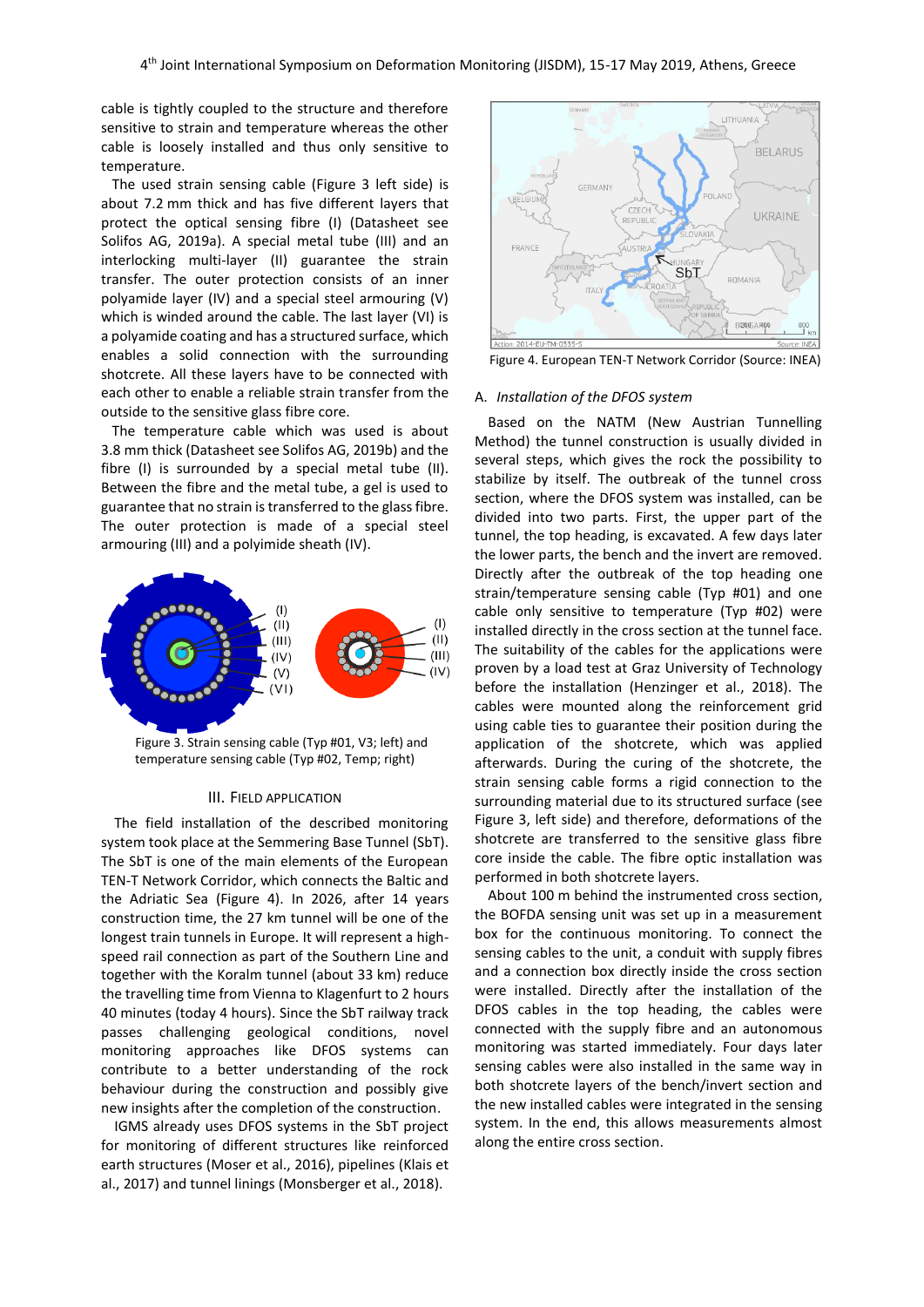

Figure 5. DFOS installation on tunnel site

<span id="page-3-0"></span>Data was collected twice every hour for several weeks without any interruption of the construction work. The measurement results were retrieved via a remote access and it was possible to check the functionality of the whole monitoring system.

Laser scans were conducted during the installation of the fibre optic cables and after the shotcrete was sprayed. The point clouds and meshes give additional information, e.g. about the position of the sensing cables along the lining. Furthermore, details like the thickness of the concrete layers or anchor positions can help in the prospective data analysis of the strain changes. An overview of the installation area together with the retrieved laser scan can be seen in [Figure 5.](#page-3-0)

# B. *Comparison to conventional geotechnical monitoring*

The most common monitoring method in tunnel constructions is the 3D displacement monitoring. The measurements are retrieved by using targets and a total station. Either bi-reflex targets or precise mini prism targets are used to determine the location within a

project or global coordinate system. Repeated measurements are executed (normally daily) to determine three-dimensional displacements. As it is not possible to measure all deformation points from one position, a linked observation scheme is needed [\(Figure](#page-3-1)  [6,](#page-3-1) Top). Points are separated in two classes: stable reference points and moveable deformation points. To obtain the needed accuracy of ±1 mm of the measured point, requirements with respect to maximum measurement distances have to be fulfilled (Austrian Society for Geomechanics, 2014).

Since the position of the instrument and the surrounding atmosphere plays an important role regarding the achievable accuracy of the measurements, it is sometimes hard for the surveyor to find the right place and time for the total station measurements. Sightings close to the tunnel wall should be avoided, since they could produce measurement errors caused by refraction [\(Figure 6,](#page-3-1) Bottom). Heat sources from excavators, drill jumbos and wheel loaders may cause measurement errors due to refraction if sightings pass by the machinery [\(Figure](#page-4-1)  [7\)](#page-4-1). Moreover, measurements during strong vibrations, e.g. caused by a drill jumbo, and in dusty surroundings should be avoided.

Furthermore, fixed installed tunnel equipment such as the air ventilation system, waste water and electricity supply may block the field of view and make the measurement to the desired deformation and stable monitoring points impossible. Additionally, surveyors who perform these measurements have to be always attentive to be not overlooked by the workers driving heavy tunnel machinery. Furthermore, during some construction processes, such as blasting operations and material removal, it is impossible to measure near the tunnel face. Hence the time when it is possible to make reliable total station measurements is limited.



<span id="page-3-1"></span>Figure 6. Top: Recommended total station observation scheme (top); unfavourable positions (bottom) (Source: OEGG, 2014)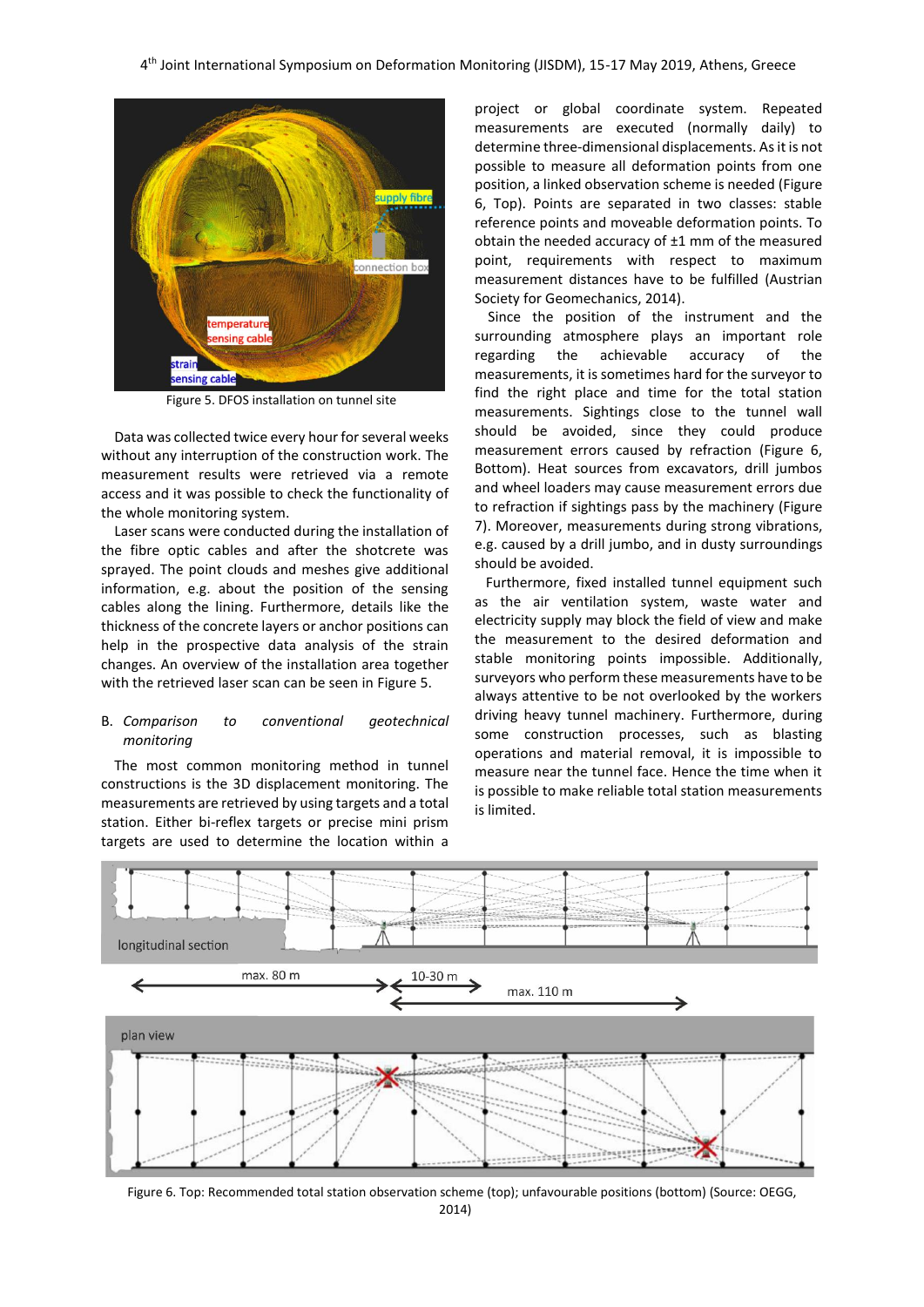

Figure 7. Tunnel construction site

<span id="page-4-1"></span>As already mentioned, the area of the bench/invert cannot be monitored with geodetic targets since it is filled up with earth and used as a road during the construction phase. To measure deformations in that area it is necessary to use geotechnical installations such as extensometers or, as presented in this paper, fibre optic cables embedded in the shotcrete.

# IV. RESULTS

## <span id="page-4-0"></span>A. *DFOS (Strain) and geodetic measurements*

The monitoring of the cross section in the Semmering Base Tunnel started directly after the installation on February 4<sup>th</sup> 2018. Several weeks every half an hour a complete measurement of the cross section was done, which allows calculating the strain and temperature changes. Additionally to the DFOS measurements, the local surveying team measured seven bi-reflex targets spread across the section once a day. From the geodetic measurements, it is possible to calculate threedimensional displacements [\(Figure 8\)](#page-4-2).



The results of the geodetic measurements show that the deformation of the lining is developing at a faster rate (measurement points are wider apart) at the beginning. Some days later, after the excavation of the bench/invert and the closing of the whole shotcrete ring, the displacements decrease to a minimum amount (measurement points are close to each other). The lowest targets on the left and right side wall depict the highest displacements of about 5 cm in horizontal and 3.5 cm in vertical change.

The distributed fibre optic system measures temperature and strain changes at more than 500 positions directly inside the shotcrete. With a spatial resolution of half a meter and a high distance sampling factor, every 5 cm a measurement value can be determined. I[n Figure 9,](#page-4-3) the measured strain profiles of seven selected epochs of the first layer (rock side layer) are shown. There is only negative strain (compression) visible due to creeping effects of the concrete and rock pressure on the tunnel lining. The maximum negative strain is about -1860  $\mu$ m/m (= -1.86 mm/m). Since the outbreak was done in two steps (first top heading, afterwards bench/invert), the first two epochs are only shown in the top heading. On the left and right wall there are no DFOS measurements, since it was not possible to install any cables there, due to the separated outbreak of the tunnel. Compared to geodetic measurements the tunnel cross section can be monitored with a much higher detail.



<span id="page-4-3"></span><span id="page-4-2"></span>When comparing geodetic and fibre optic measurements, the different properties of the individual methods have to be considered. Position changes are derived from geodetic measurements whereas DFOS measurements deliver strain changes. In order to compare the different technologies, strain can be derived from the position changes of the geodetic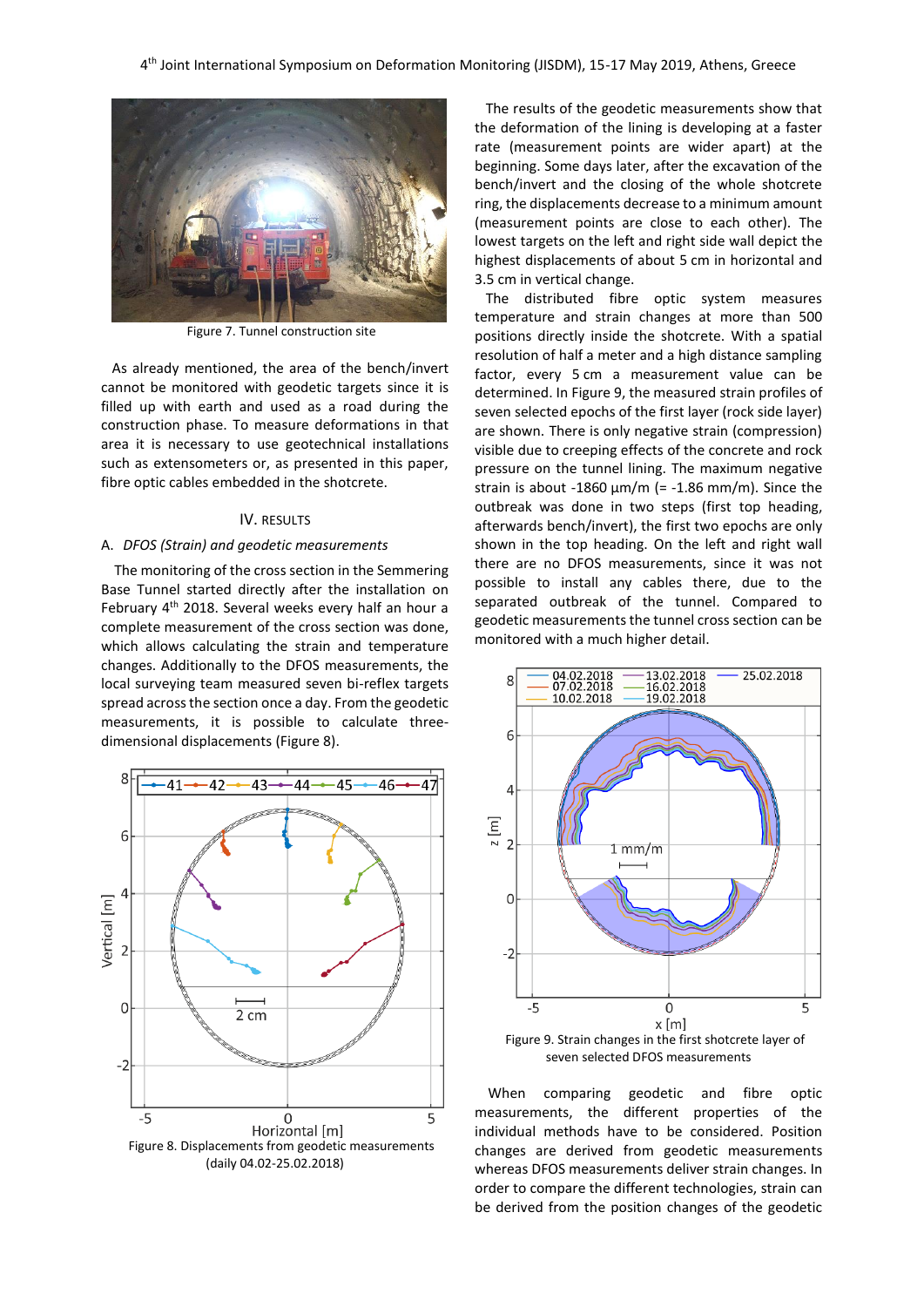targets. Therefore, the length variation ΔL between two measured points has to be divided by the total length L. In [Figure 10,](#page-5-0) the calculated strain between the geodetic points 41 and 43 and one DFOS point in this area in each shotcrete layer is shown. The data is plotted relative to the second geodetic measurement.



<span id="page-5-0"></span>The geodetic measurements have a standard deviation of about ±1 mm which results in a standard deviation of ±500 µm/m for the derived strain between the points 41 and 43, compared to about  $\pm 20 \mu m/m$ (µε) of the fibre optic measurements. Another point that has to be taken into account is the location of the targets and the sensing cables inside the cross section. In this case, the geodetic targets were one meter closer to the tunnel face than the DFOS system. Hence, in the further construction progress of the tunnel, the geodetic measurements recorded greater displacements than the fibre optic system. As can be seen in Figure 10, after around 20 days of monitoring the maximum strain (temperature corrected) of the DFOS system is about 1000  $\mu$ m/m compared to 1500  $\mu$ m/m derived from the geodetic measurements.

To verify that the position of the sensor influences the measured deformations, five bi-reflex targets were mounted on two subsequent cross sections each after a blasting operation. The distance between the two equipped cross sections was 1 m; the bi-reflex targets were monitored over a time span of 4 weeks [\(Figure](#page-5-1)  [11\)](#page-5-1). Within the cross section at 2700 m (dashed line) the measurements showed higher displacements than the cross section at 2699 m (solid line). The same effect could also be seen in a previous fibre optic installation at the SbT, where the sensing cables were mounted in a curved scheme and thus in different distances to the tunnel face (Monsberger et al., 2018).



#### <span id="page-5-1"></span>B. *DFOS (Temperature) measurements*

The temperature measurements are mainly used to derive temperature compensated strain changes. Nevertheless, the temperature changes can be utilized to obtain information about the concrete curing or even for fire surveillance or a rough observation of the construction progress. According to the different machines and the construction progressthat is ongoing, the temperature is changing inside the tunnel. The DFOS installation allows to record these changes inside the shotcrete. At the top point, the temperature sensing cable, which was installed in the second shotcrete layer, was able to monitor exactly at which time every blasting operation was done.

The temperature changes over the time of one point at the top of the tunnel in each installed layer is shown in [Figure 12.](#page-6-1) The blue line shows that the temperature changes in the first layer are much more smoothed and smaller. This comes from the deeper placement inside the shotcrete compared to the second layer. The second layer (red line) shows changes in the range of 0.5 K to 2.5 K. The shown temperature changes can be subdivided in three areas, working with blasting operations, excavator driving and the construction of a cross passage. In area A, the tunnel was driven with blasting, which leads to bigger changes caused by the paused air ventilation system. The times of the lowest temperature coincide with the blasting operation times from the construction protocol. Afterwards, the temperature increases because the excavator is the biggest heat source needed in the NATM. In area B, the top heading was stopped and the bench/invert was constructed using only the excavator. The frequency of the temperature variations gets smaller, between the highs and lows are only three to four hours. This changed behaviour comes from the fact that the air ventilation system is permanently on and that the construction is faster compared to the top heading. Area C depicts a completely different temperature